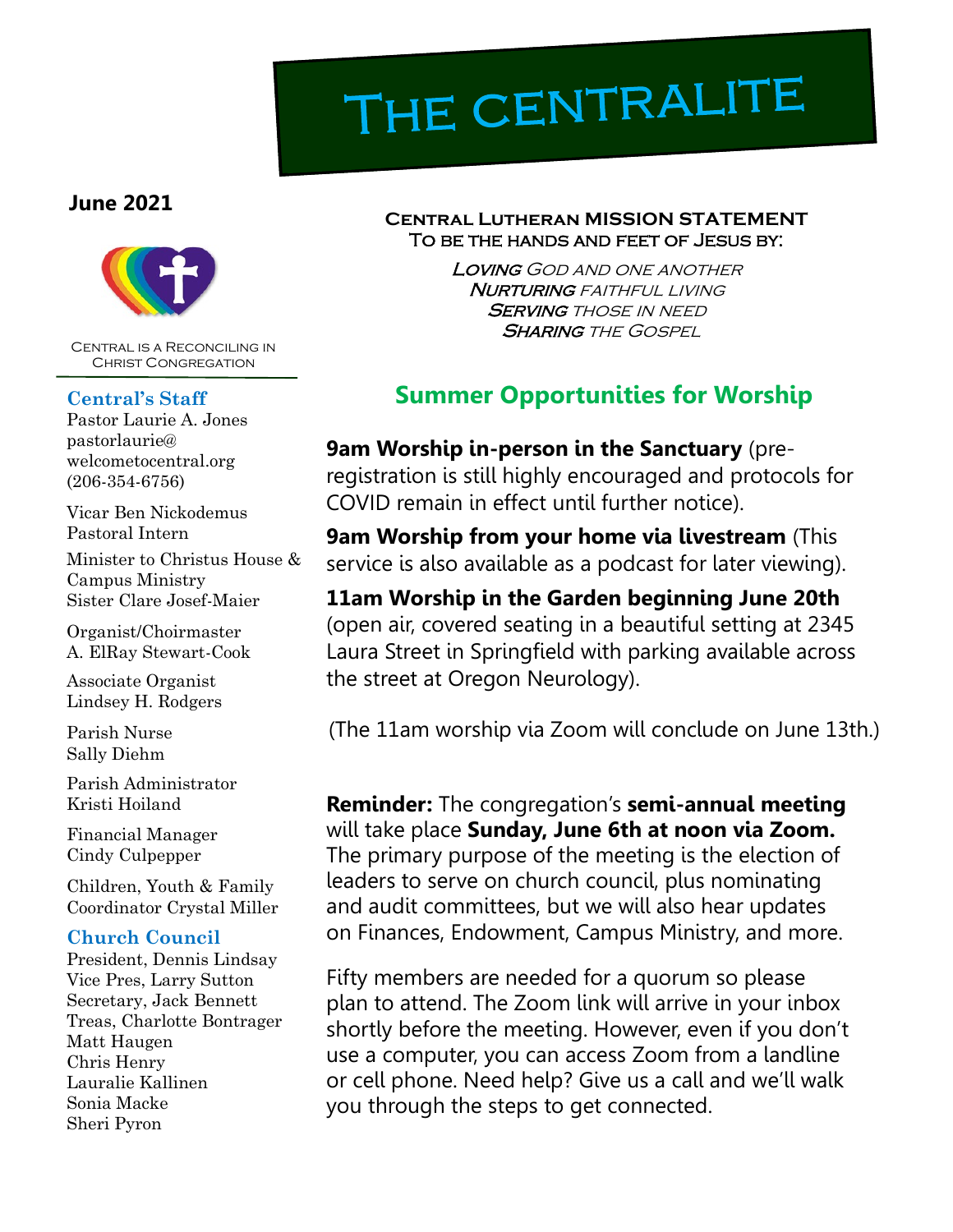## Dear Friends in Christ,

Good news—there's a light at the end of the tunnel! It looks as though we're getting closer to what I think we all have to assume will be a "new-normal," whatever that may entail, and however that may look. Regardless, I am so glad because it seems like things are gradually opening up again and little by little people seem to be feeling a bit more comfortable being out and about. However, I want to caution you that we are certainly not out of the woods yet. There are still too many unknowns. So all of our plans need to be flexible, adaptable, and innovative as more of us gradually begin coming together again face to face whether with siblings in Christ at church or with our extended family members and dear friends, both near and far.

Summer is an ideal time to change up our routines a bit and get outdoors more. What better way to worship and glorify our Creator God than to be out in the midst of creation while doing so!

As you may recall, Central formed a COVID Task Force early on to determine a cautious, low-level risk approach to allow for in-person worship. Following all of the suggested guidelines of the Oregon Health Authority by June 2020 we moved to the live-stream and limited in-person worship at 9am and over the course of the year we tried a few different options for the 11am service, including an off-site, outdoor service at the Garden last summer. This proved to be a fun alternative for those who attended those services, and so, starting June 20th, we'll be returning to the Garden again this summer.

For those who don't know, the Garden is a property owned by long-time member, Ike Olsson. Warehouse style buildings provide additional storage for some of Olsson Electric's equipment. Meanwhile fruits and vegetables are planted throughout the grounds and the abundant crops produced from that soil are then given to Food for Lane County. It serves as a great example of one of our tenets as Christians to serve those in need and feed the hungry. Thanks to the Olsson family as well as Sally Baumgartner for your hospitality and witness.

The building we are able to use for our worship space has four double-car garage doors, two on each side of the building, that are open to allow for cross ventilation. The space provides worshipers views of the beauty and bounty of creation that surrounds us. I share these details to give you a picture of what this space looks like with the hope more of you will feel comfortable checking it out some time this summer. Or, if you're able, come join us at the 9am service!

Good news—there's a light at the end! It's the same light that was there in the beginning and has been with us every step of the way throughout this world-wide pandemic. It's the true Light which enlightens everyone, the Light who was sent into the world, full of grace and truth, to light our path and lighten our load—our Lord and Savior Jesus Christ!

In Christ's Abiding Love,

+Pastor Laurie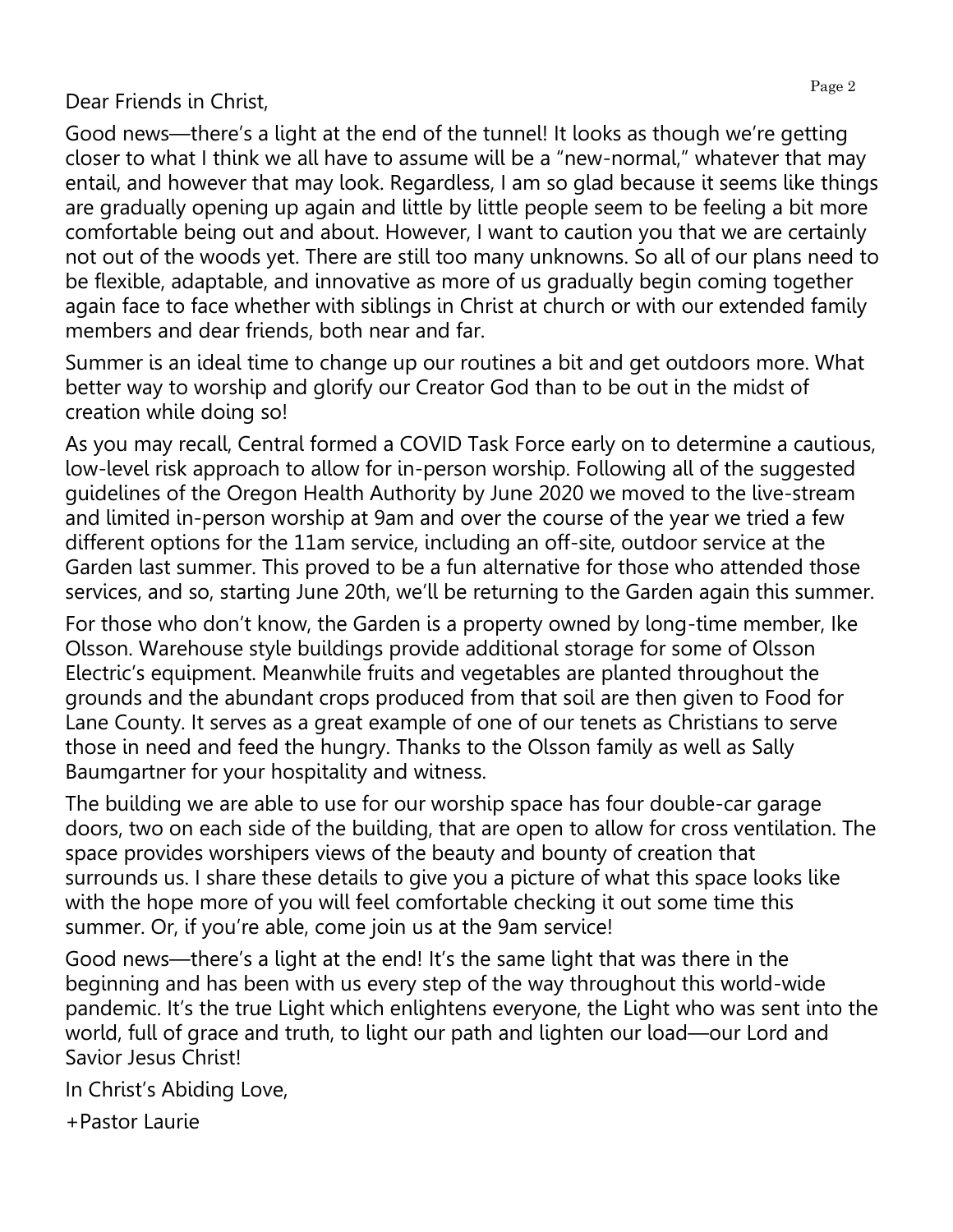#### Dear Friends,

"I thank my God every time I remember you, constantly praying with joy in every one of my prayers for all of you, because of your sharing in the gospel from the first day until now." Philippians 1:3-5

Paul writes his letter to the church in Philippi as a thank you letter. Paul had been imprisoned, and in Roman prisons prisoners depended upon gifts from their friends to sustain them for the necessities of life. The Philippians, hearing of Paul's need, sent a certain Epaphroditus to bring a gift from the church to sustain him for the continuance of his ministry. The church in Philippi saw Paul's ministry to the larger world of value and importance beyond the reach of their own congregation. Paul therefore writes this letter simply to thank them.

I write this to you to thank you. I am preparing to enter into my Clinical Pastoral Education (CPE) training as an intern chaplain at PeaceHealth Riverbend. I will be serving there full time for 10 weeks (June 2-Aug 14). This is part of my training into Word and Sacrament ministry to provide pastoral care at all levels of life. This time will be invaluable for me as I learn under the guidance of chaplains.

I want to thank all of you at Central for your support of me during this time. First, the Foundation has generously provided a grant to fund my salary during this CPE period. I will be as connected as I can during this summer, but most of my efforts will be directed to the hospital itself, and as such rather than my salary being paid under the general fund, it will be paid by a grant for ministries beyond the walls of the congregation. The Foundation awarded this grant so that I can be of service to the larger community in Lane County serving all kinds of people at PeaceHealth. Therefore, first and foremost, thank you to the Foundation for this grant. Second, I also want to thank you for the gift of time. I will be required to be at the hospital forty hours per week during these ten weeks. As such, I will obviously be spending most of my time at the hospital and I thank you all for granting me that time. This will be an amazing opportunity both for learning as I grow in pastoral care ministry, but also for my own spiritual development.

While I am away, know that I am not absent. I will be as connected to Central as I can, but more than that, my time at Riverbend is as an extension of our ministry at Central of being Christ to the world. Finally, if any of you come to Riverbend for any reason, let me know if you'd like a visit.

In Christ's love, Vicar Ben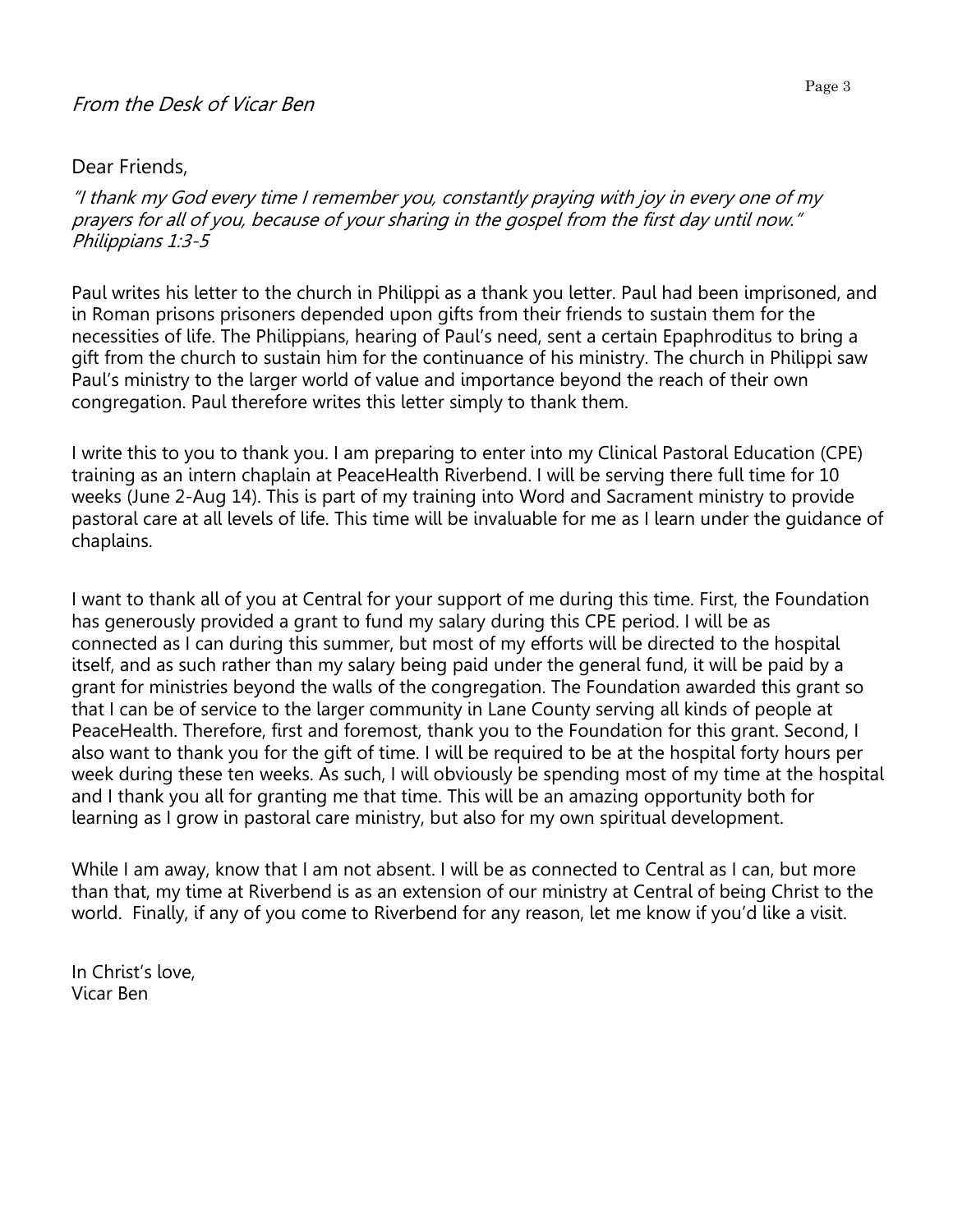# **Children, Youth, and Family Ministry News A Ministry of Central, United, & Emmaus (CUE)**

In addition to our Zoom Sunday school (1st and 3rd Sundays of the month) we are starting to meet in-person as well. This means all of our children are invited to join us for in-person Sunday school (2nd and 4th Sundays of the month) from 11amnoon at United Lutheran Church. There will be outside space for parents to wait if the weather cooperates otherwise there will be inside space upstairs in the fellowship hall. The Sunday school class will gather downstairs with me (parents are welcome to join the class, we just want to watch our numbers and spacing). I have opened the folding walls to the rooms making our gathering space large and social distancing friendly. We will also utilize the outside space if the weather allows. If you have questions or plan to join us, please email, call or text me so I can be prepared.

Please note that the lessons for Zoom Sunday school on the 1st and 3rd Sundays and in-person on the 2nd and 4th Sundays will be different topics (both related to the monthly theme) so that you can attend both or just one and the kids will not feel lost or bored.

## + SAVE THE DATE +

We are also excited to share with you that plans are underway for Vacation Bible School this summer. Our theme will be **Into the Wilderness** and we will be holding camp at Central on **June 28 - July 2, 2021** from 9am-12:30pm.

As in recent years, Central, United, Emmaus, and Our Redeemer will be co-hosting camp together. We will be following all recommended safety precautions and keeping our kid groups small. Our registration will be online only this year. **You can use the link below to register your family.**

The cost of camp is a suggested donation of \$25 per camper or \$50 for a family. All checks and payments will go to Central Lutheran Church. Please indicate on the check or with the payment that it is for Vacation Bible School. If you have any questions, concerns, or would like to **volunteer** please contact Crystal Miller (**[crystal@unitedlutheran.org](mailto:crystak@unitedlutheran.org)** or call/text her at 503-320-4055).

Click the link to register: **<https://forms.gle/ksS4R7bki5pzsFN6A>**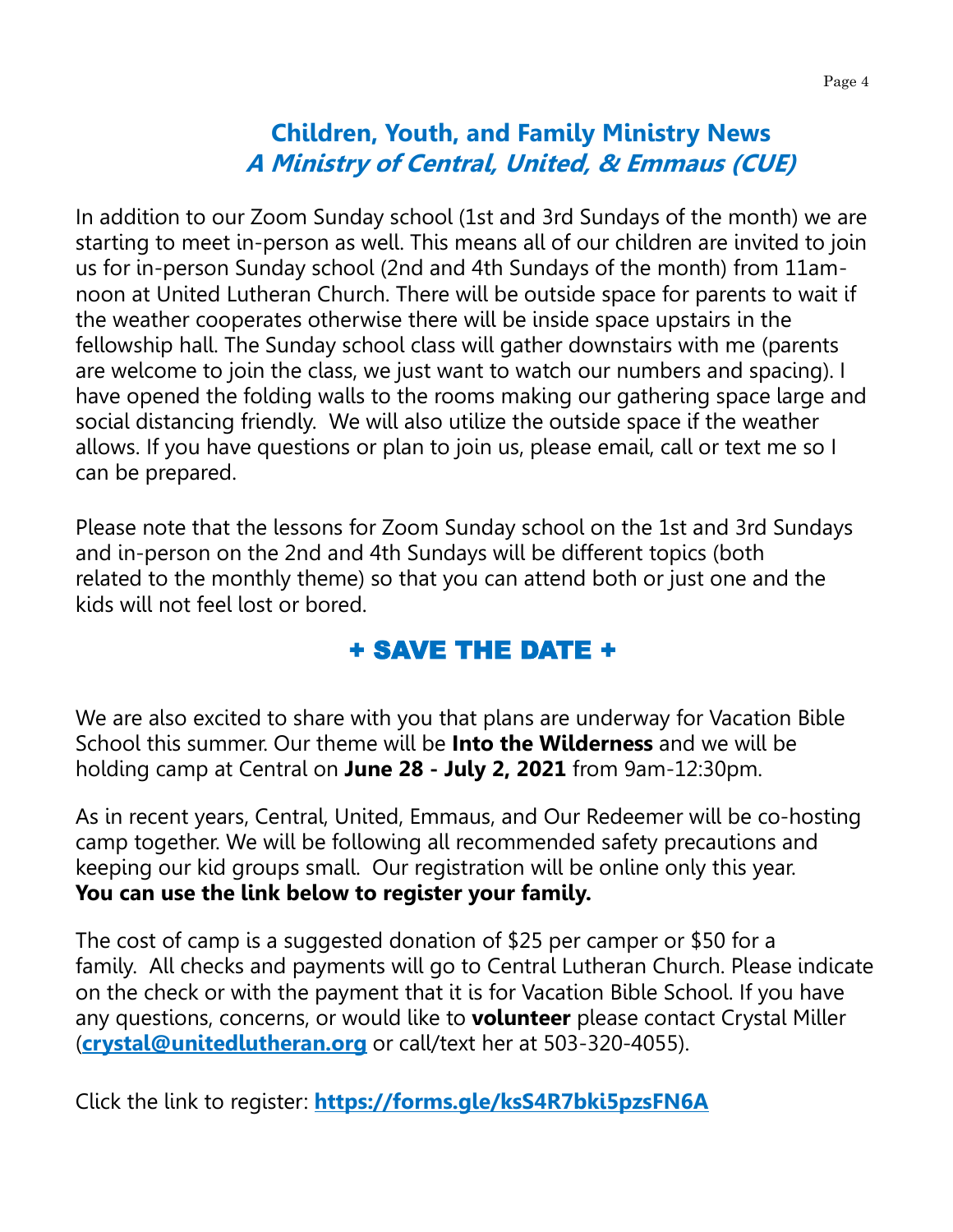

# **News From Central's Book Club**

**The CLC Book Club** will meet on **Monday, June 14, 2021, at 7pm** via Zoom to discuss **We Were Eight Years in Power: An American Tragedy** by Ta-Nehisi Coates. This book, published in 2017, explores the Civil War aftermath when a multiracial democracy turned into the return of white supremacy. Coates compares this with the election of our first black President and the backlash of white supremacy that has followed. The discussion will be led by Ginger Bopp.

**The ZOOM link will be sent out closer to the meeting date.** New members are always welcome! If you are not on the CLC Book Club email list and would like to join the discussion, please email Betsy Berg (**[rb24berg@aol.com](mailto:rb24berg@aol.com)**).

## Looking Ahead:

**The CLC Book Club** will hold its **Annual Book Choosing Meeting** on **Monday, July 12, 2021, at 7pm** via Zoom. This is when we decide on the reading list for next year. Be thinking of two books you would like to recommend. Stay tuned for details.

Hello Fellow Readers!

It is that time again when I ask if any of you are interested in supporting the FOOD For Lane County Empty Bowls Auction. Last year five generous members of Central Lutheran Church book group donated either money (thru Central, for tax deduction) or books to the 2020 Empty Bowls Auction. With that gift we were able to purchase 18 books and create two children's book baskets which sold for more than \$300!!! So exciting!!!

So, now I am back again. Children's books sell very well but there was a suggestion to collect books or money to create a "grown up" readers basket. I am good with either one or both.

If you are interested in helping with this project you can do it in one of three ways: 1) Write a check to Central Lutheran Church and mark it for FFLC Book basket, 2) You can purchase books on your own, call me at 541-683-6503, and I will be happy to pick up the book, or 3) You can order book(s) and have then shipped directly to me at 2243 University Street, Eugene 97403.

Every way you can support feeding our neighbors is great and much appreciated. And as many of you know, Central Lutheran's "Hearth and Table" ministry with UO students is a partner agency of FOOD for Lane County.

So, if you want to participate in the book donation please let me know by mid-June so I can plan accordingly. If you have any questions, feel free to contact me via email, phone, snail mail.

Thank you so much for considering this donation.

Peace, Jane Powell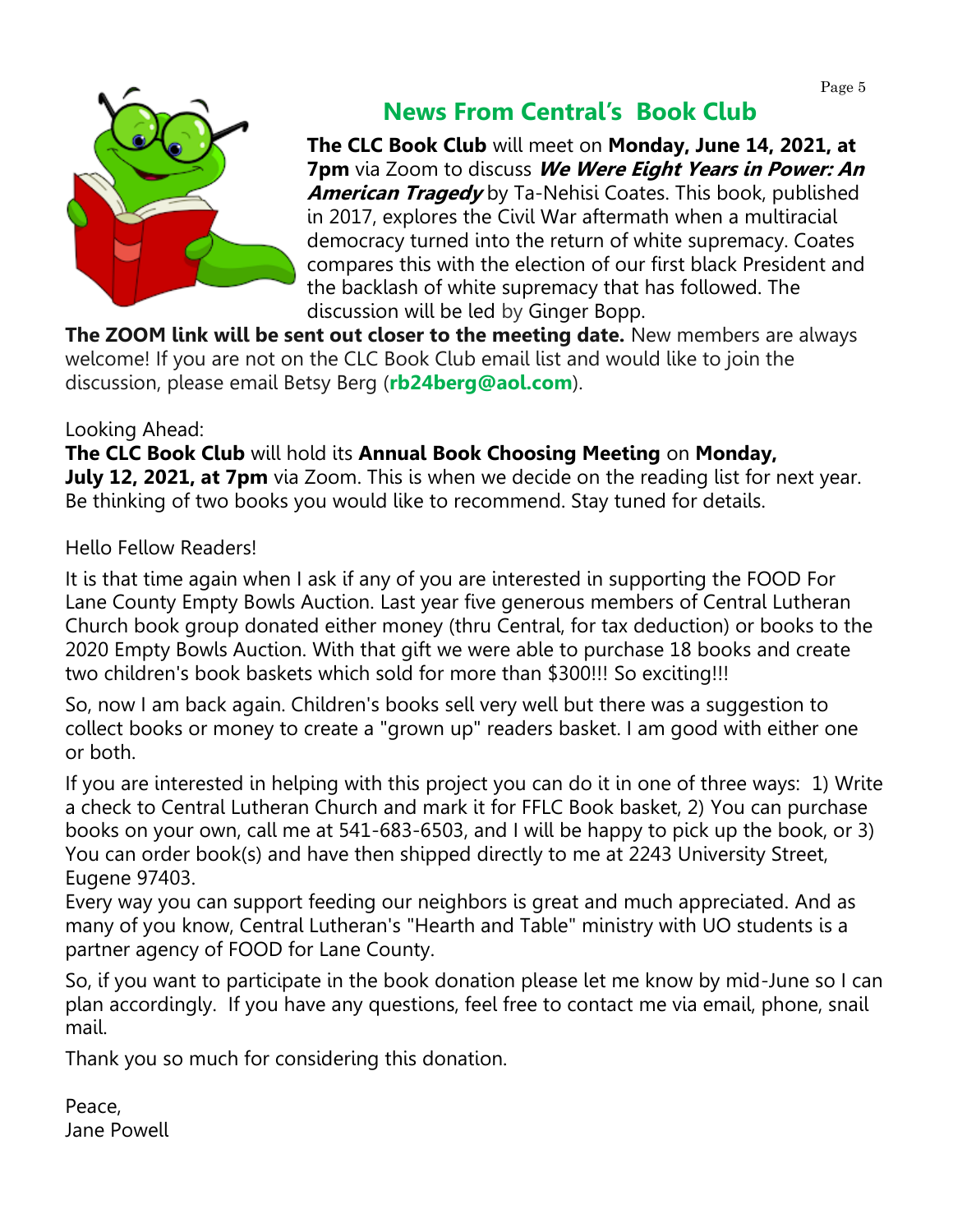## **\$tewardship or Stewardship** Page 6

by Vern White, Stewardship Ministry Team

If I were to ask, how do you spell stewardship I am sure that you would get an A+. If I were to ask you to define the word stewardship, I think that we might find as many different definitions as there are people reading this article and the surprising thing is, you would still receive an A+. So let's define the word according to Merriam-Webster and go from there. Stewardship: the conducting, supervising, or managing of something—especially: the careful and responsible management of something entrusted to one's care.

In my own thinking I know that the spelling of the word stewardship starts with an 'S' but in my reasoning it was always spelled with a '\$', and yes it does involve the care of the dollar, but it means so much more. You see my definition was that I was to be responsible for what were my possessions: My family, my money, my time, my car, my food, and yes my church. Once I came to understand "The earth is the Lord's and all it contains, the world, and those who dwell in it," (Psalm 24:1) I realized that none of this was actually mine. Looking at Matt. 25:14-30, in the parable of the talents, I am considered a slave, a servant, and these are but talents left in my care to be watched over, protected, and invested for their increase and to be surrendered to their rightful owner upon His return. Well, as they say, "God said it, I believe it, and that settles it."

As summer is approaching the Stewardship Team asked me to share about how I can be a good steward when in rest and recreation. So, I'll tell you a story: When the kids were small we decided to head east and visit one of Oregon's incredible sites, the Oregon Painted Hills and John Day Fossil Beds National Park. The drive was long and hot but once we arrived, the painted hills were beautiful and surely sculptured by the finger of God. There, at the view point, was a sign: "Stay Off The Hills, Stay On the Path!" We did, and in our small tour, we found where others hadn't stayed off the hills thus scaring the beautiful colors of the hills for a very long time to come. A teachable moment for parents and children alike, the earth is the Lord's, respect it! Tell the children why we care for the trail—so that perhaps someday they can come back with their own children and see it again.

After returning home, the family was resting on the couch watching the television when a Smokey the Bear commercial came on, one that has stuck with me all this time. It was this: A rampaging forest fire, then the scene changes to a single tree blazing away, then the scene changes again to a single campfire burning unattended, then again to a single hand striking a single match, and again the screen to black and a picture of Smokey, and the caption, "Only You Can Prevent Forest Fires" and the last scene was a forest left in smoking ashes. Another teachable moment for parents and children alike, the earth is the Lord's, be responsible for it!

The day was over, the trip memorable, the lessons there-in received well, yet one final thing to do: Children tucked in their beds, Mom with one child, Dad with the other, reciting together, "Now I lay me down to sleep, I pray the Lord my soul to keep, if I should die before I wake, I pray the Lord my soul to take."

No, stewardship is surely spelled with an 'S'!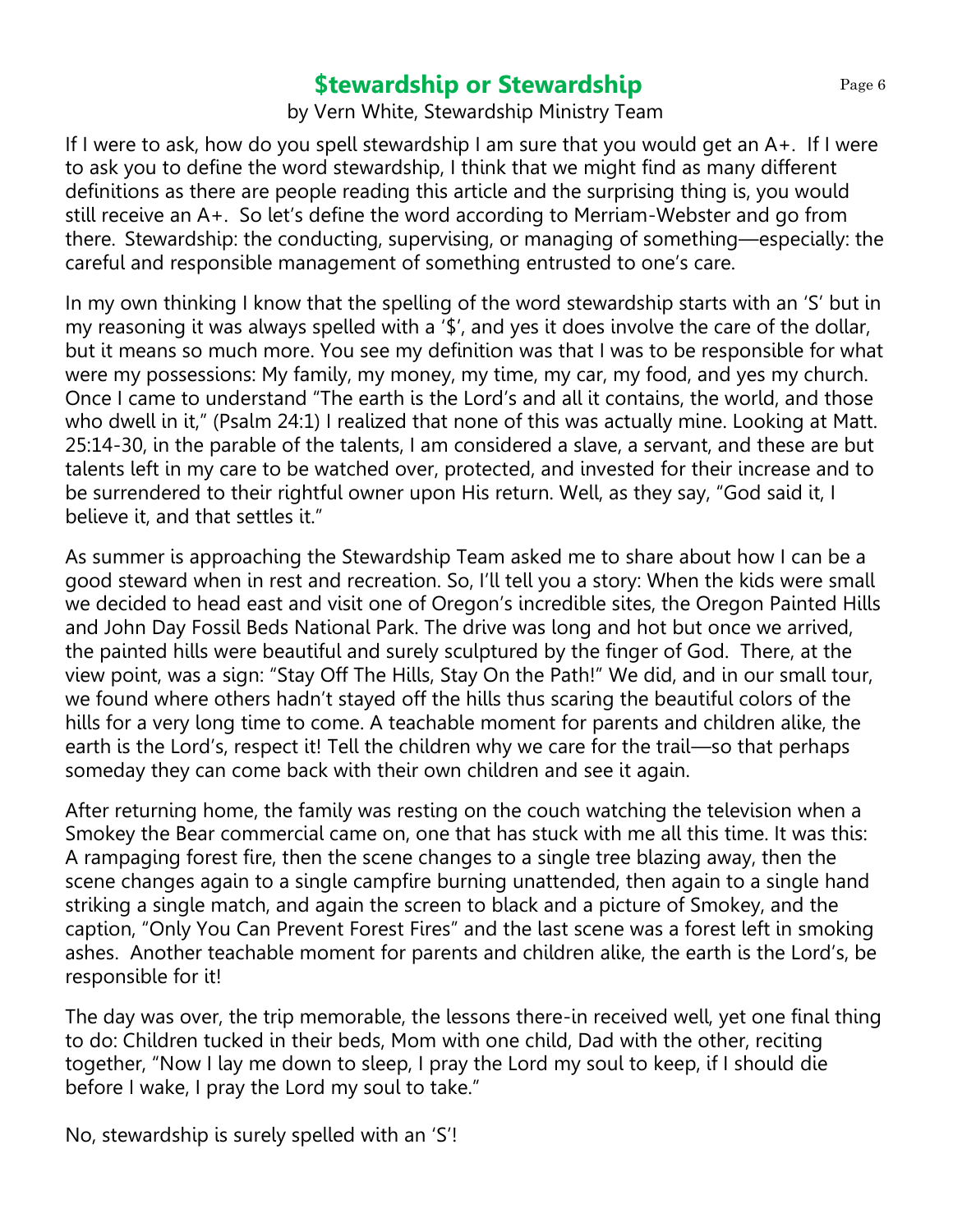

# **WE KEEP IN OUR PRAYERS**

Ed Anderson, Betsy Berg, Lue Berg, Terry Chap, Nicole Christie, Carolyn & Bob Evans, Greg Foote, Ilona Johnson, Joy Lathrop, Doug and Jody Martin, Bob Reed, Sean Wagoner, and Roger White. Also we pray for the family and friends of Sally Bethel upon her death and the family and friends of Peggy Chalk, sister of Diane Murphy.

Sally's memorial service will be held at Central on Wednesday,

**Wednesday Bible Study via Zoom** at 11am. No preparation needed. If you'd like to join Pastor Laurie & Vicar Ben as we study the readings for the upcoming Sunday, email [here](mailto:vicarben@welcometocentral.org?subject=Please%20send%20me%20the%20link%20for%20the%20Bible%20Study) for the Zoom link.

**Also: The Men's Bible Study** is meeting in person (masked & socially distanced) in the Parish Hall on Wednesdays at 1:00pm.





# **News From Central's Book Club**

**The CLC Book Club** will meet on **Monday, June 14, 2021, at 7pm** via Zoom to discuss **We Were Eight Years in Power: An American Tragedy** by Ta-Nehisi Coates. This book, published in 2017, explores the Civil War aftermath when a multiracial democracy turned into the return of white supremacy. Coates compares this with the election of our first black President and the backlash of white

supremacy that has followed. The discussion will be led by Ginger Bopp.

## **The ZOOM link will be sent out closer to the meeting date.**

New members are always welcome! If you are not on the CLC Book Club email list and would like to join the discussion, please email Betsy Berg < [rb24berg@aol.com](mailto:rb24berg@aol.com) >.

Looking Ahead: **The CLC Book Club** will hold its **Annual Book Choosing Meeting** on **Monday, July 12, 2021, at 7pm** via Zoom. This is when we decide on the reading list for next year. Be thinking of two books you would like to recommend. Stay tuned for details.